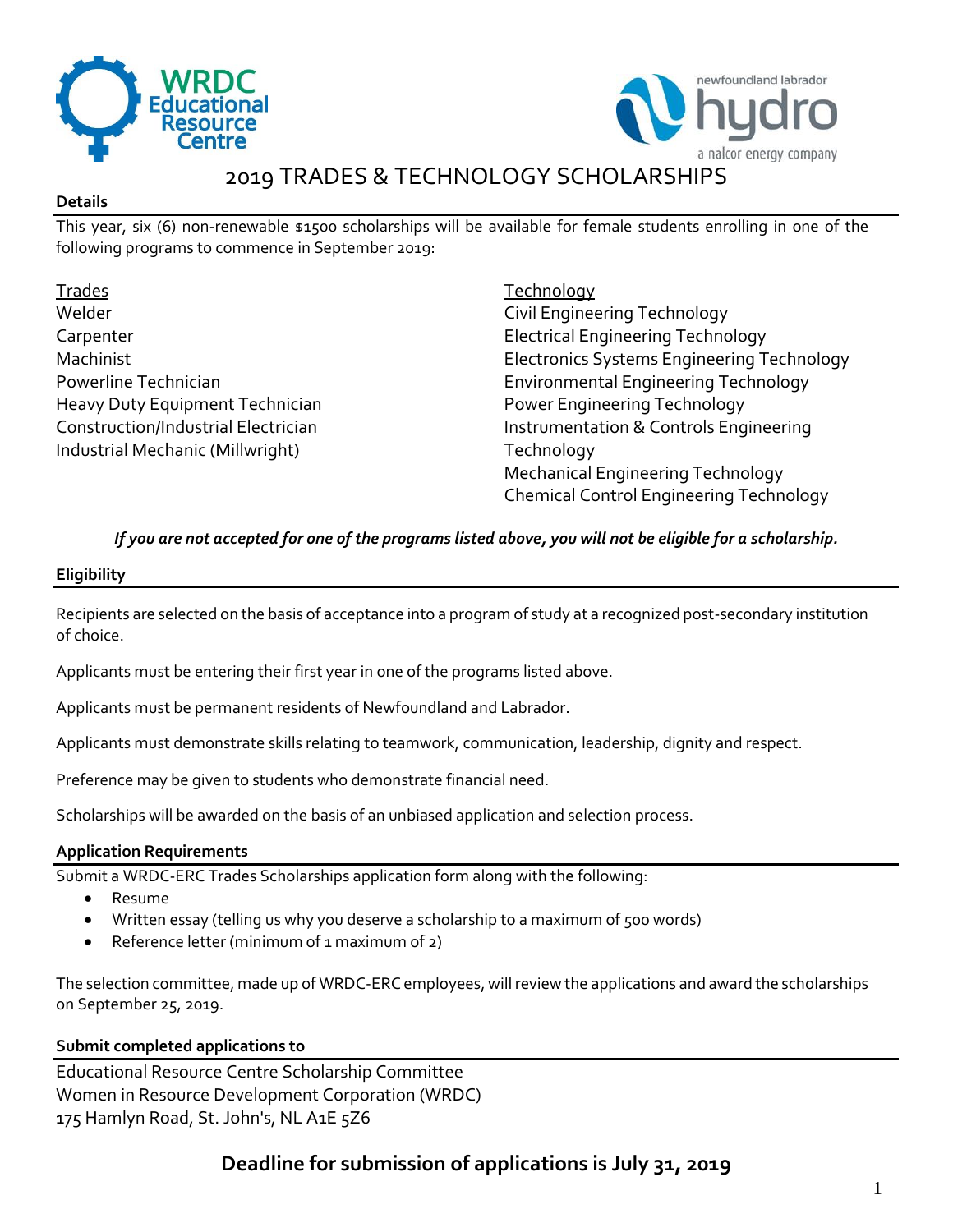

# **2019 Trades & Technology Scholarship Application**

| <b>INSTRUCTIONS</b>                                                                                                                                                                                  |                                                                                                                                                                                                                                                                                                                                                                                                  |  |  |  |
|------------------------------------------------------------------------------------------------------------------------------------------------------------------------------------------------------|--------------------------------------------------------------------------------------------------------------------------------------------------------------------------------------------------------------------------------------------------------------------------------------------------------------------------------------------------------------------------------------------------|--|--|--|
| Please print or type clearly<br>Deadline for Application submission is July 31, 2019<br>Incomplete applications will NOT be considered                                                               |                                                                                                                                                                                                                                                                                                                                                                                                  |  |  |  |
| Please direct questions to info@wrdc.ca<br><b>PERSONAL INFORMATION</b>                                                                                                                               |                                                                                                                                                                                                                                                                                                                                                                                                  |  |  |  |
|                                                                                                                                                                                                      |                                                                                                                                                                                                                                                                                                                                                                                                  |  |  |  |
| Home Address                                                                                                                                                                                         | Telephone/Cell Number                                                                                                                                                                                                                                                                                                                                                                            |  |  |  |
| City/Town                                                                                                                                                                                            | Postal Code<br>Province                                                                                                                                                                                                                                                                                                                                                                          |  |  |  |
| Permanent Address (if different from above)                                                                                                                                                          |                                                                                                                                                                                                                                                                                                                                                                                                  |  |  |  |
| <b>EDUCATION</b>                                                                                                                                                                                     |                                                                                                                                                                                                                                                                                                                                                                                                  |  |  |  |
| Name and location of post-secondary institution you plan to attend:                                                                                                                                  |                                                                                                                                                                                                                                                                                                                                                                                                  |  |  |  |
| PROGRAM ENROLMENT                                                                                                                                                                                    |                                                                                                                                                                                                                                                                                                                                                                                                  |  |  |  |
| Please select from one of the following                                                                                                                                                              |                                                                                                                                                                                                                                                                                                                                                                                                  |  |  |  |
| Trade:<br>Welder<br>Carpenter<br>Machinist<br>Powerline Technician<br>Heavy Duty Equipment Technician<br>$\Box$<br>Construction/Industrial Electrician<br>Industrial Mechanic (Millwright)<br>$\Box$ | Technology:<br><b>Civil Engineering Technology</b><br><b>Electrical Engineering Technology</b><br><b>Electronics Systems Engineering Technology</b><br><b>Environmental Engineering Technology</b><br>Power Engineering Technology<br>Instrumentation & Controls Engineering<br>Technology<br>Mechanical Engineering Technology<br>$\Box$<br><b>Chemical Control Engineering Technology</b><br>П |  |  |  |

I certify that the information I have provided in this application is true and correct.

| Applicant Name (please print clearly) | Signature | dd | mm | V <sub>V</sub> |
|---------------------------------------|-----------|----|----|----------------|
|                                       |           |    |    |                |
|                                       |           |    |    |                |